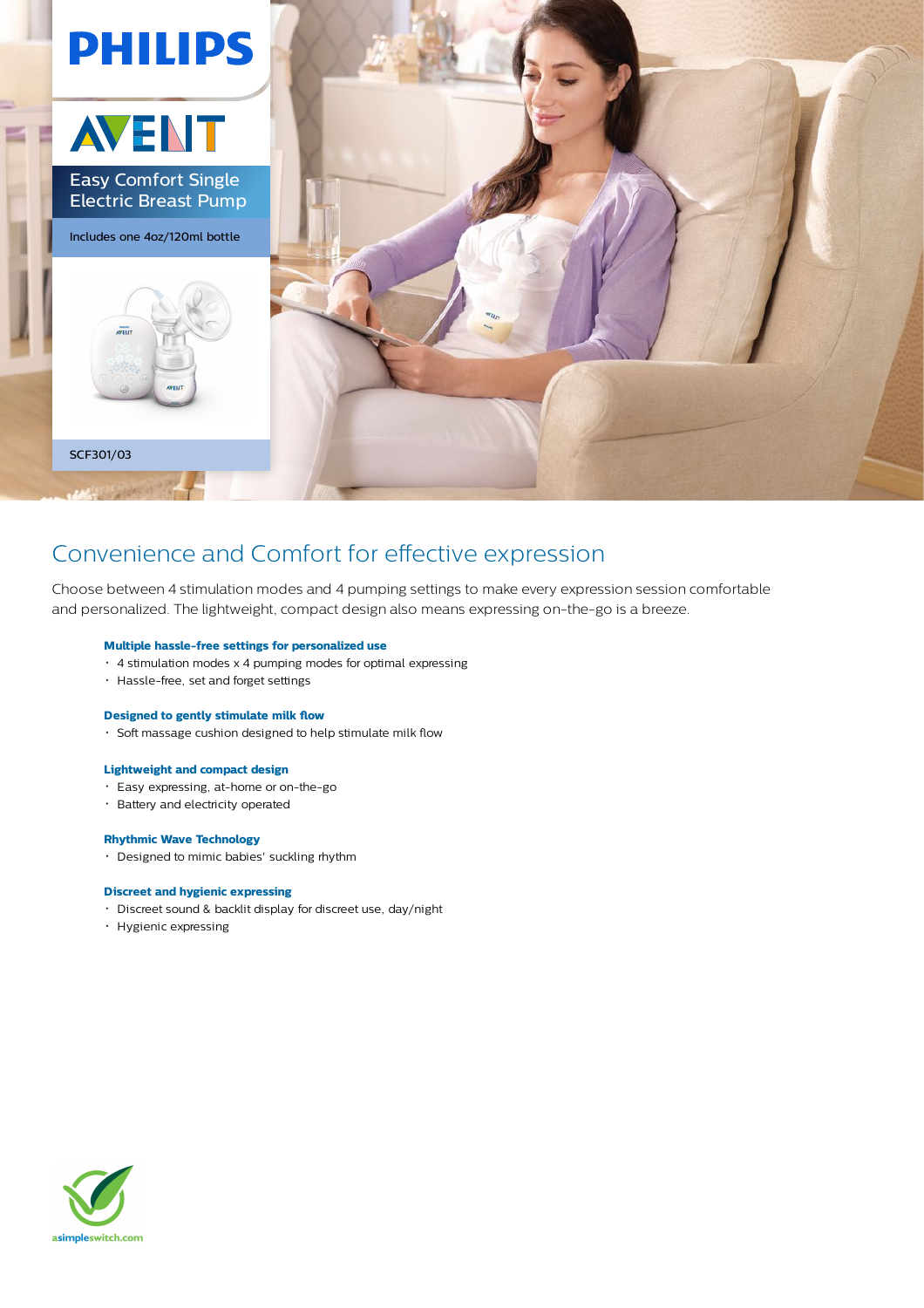# **Highlights**

#### **Personalized pumping**



It's important to be comfortable when expressing, and comfort means something different for every mom. With this breast pump you can choose between 4 stimulation modes, and 4 pumping settings. This way, you can make each expressing session efficient and comfortable.

#### **Hassle-free settings**



Moms have enough on their mind without having to recall their ideal setting - so we'll do that for you. Your preferred settings are stored, so at the press of a button you're ready to go. Need a break from pumping? Simply press the pause button, and to resume press play. It's that easy.

#### **Soft massage cushion**

Our breast pumps were designed with your comfort in mind. The soft and velvety texture of the massage cushions feel warm and comfortable against your skin, which can help stimulate milk flow. And the flexible material is designed to mimic your baby's suckling action, which can help milk letdown.

#### **Lightweight and compact design**

The lightweight and compact design means you can easily express at home, or take it with you for expressing on-the-go.

#### **Dual Power**



The product runs on electricity. For extra mobility you can also insert batteries to allow cordless use. You can insert four nonchargeable 1.5V AA batteries or four rechargeable 1.2V AA batteries

#### **Designed to mimic suckling**



When babies breastfeed, they follow a rhythm of suck, swallow, breathe, with a ratio of 1:1:1. This breast pump features special Rhythmic Wave Technology that's designed to mimic a baby's sucking and swallowing pattern, pace and ratio (1:1), to quickly and efficiently generate milk flow. This means your expressing sessions feel natural and comfortable.

#### **Discreet expressing**



Our handy backlit display means you can express discreetly at night, without having to turn on the lights. And the soft sound means less disturbance.

#### **Hygienic expressing**



We know that every drop counts, that's why we make sure all breastmilk flows straight from breast to container, without any backflow into the tubes. All parts that come into contact with your breastmilk are made using BPA-free materials.



asimpleswitch.com

#### **Philips Green Logo**

Philips Green Products can reduce costs, energy consumption and CO2 emissions. How? They offer a significant environmental improvement in one or more of the Philips Green Focal Areas – Energy efficiency, Packaging, Hazardous substances, Weight, Recycling and disposal and Lifetime reliability.